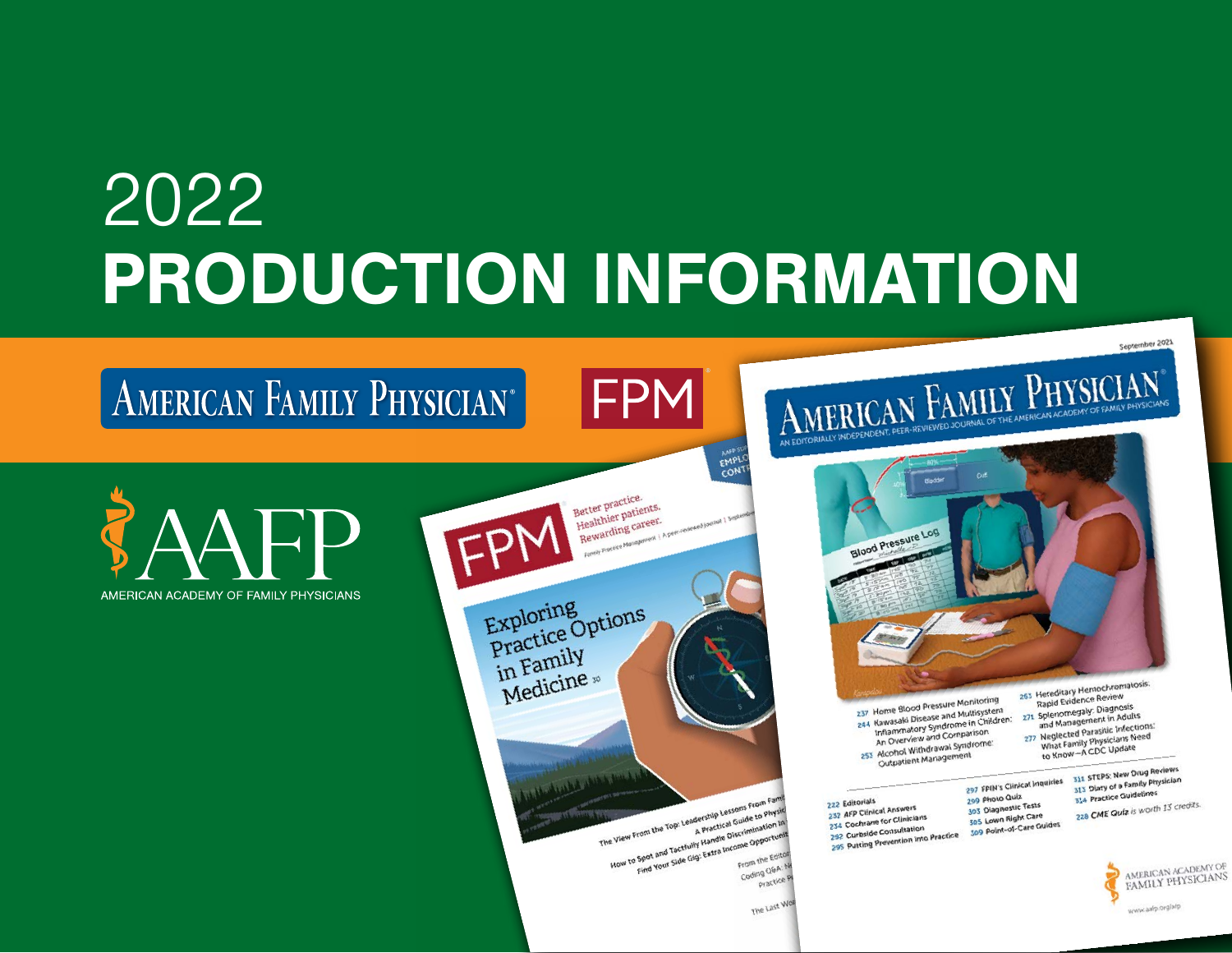# Table of Contents

| AFP/FPM Website and eTOC Advertising Specifications5   |  |
|--------------------------------------------------------|--|
| AFP/FPM eTOC/eNewsletter Production Deadlines6-7       |  |
| Contact Us …………………………………………………………………………………… Back Cover |  |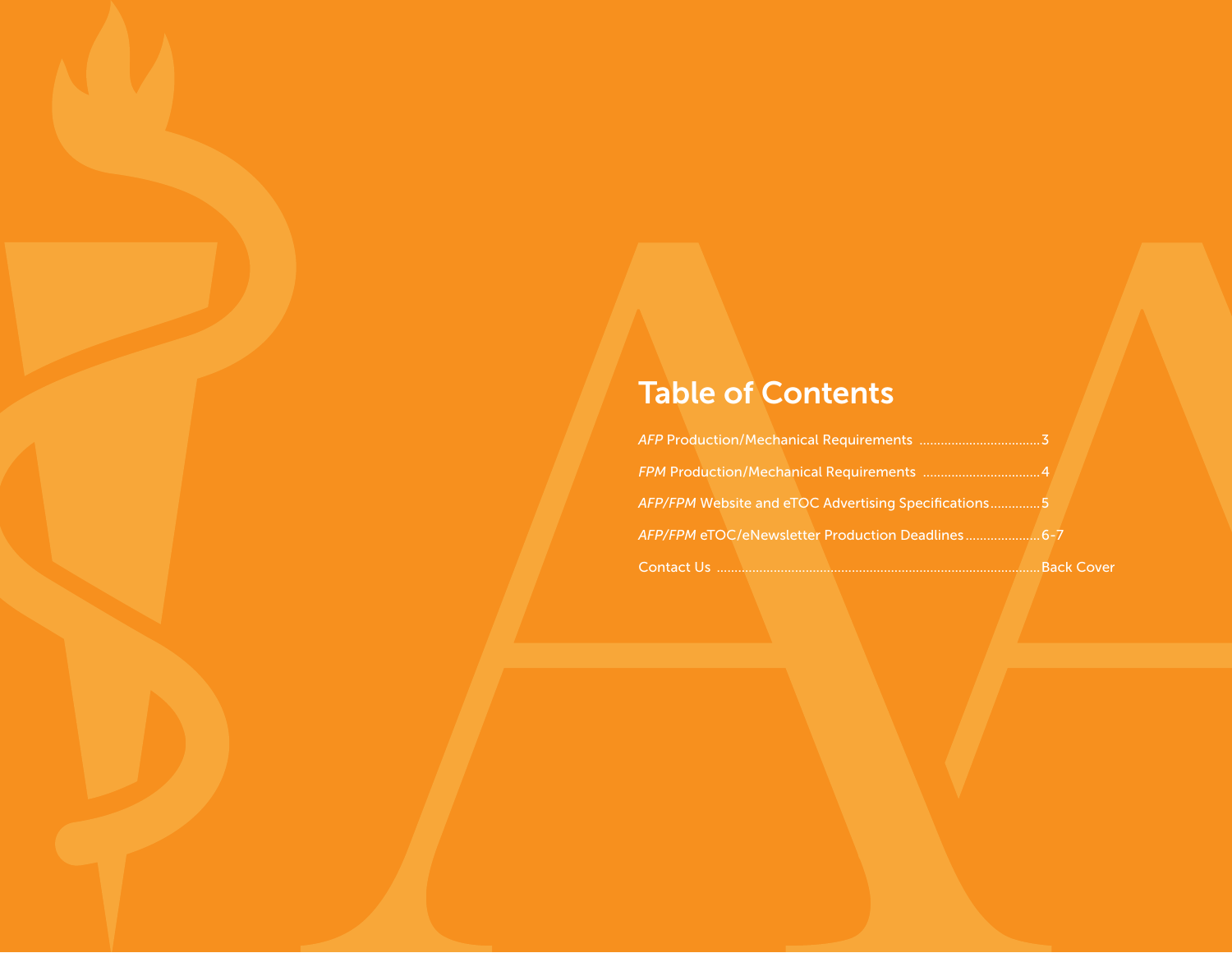# *AFP* Production Specifications

First Issue: January 1970

**Issuance:** Published 12 times per year

Issue Dates: Once monthly

Mailing Date/Class: One week following issue date/Periodicals

#### Issue and Closing Dates

- Insertion orders and all reproduction materials are due as indicated in the production deadlines table. For dates that fall on weekends or holidays, use the next business day.
- No cancellations after closing date of publication.

#### Ad Placement Policy

Advertising is rotated and interspersed throughout the issue—within departments and between articles.

## Ad Space Sizes

## Bleed Ad Space Sizes

Keep live matter  $\frac{3}{8}$ " away from trim edges. Trim size of magazine:  $7\frac{3}{4}$  x  $10\frac{1}{2}$ "

| <b>Production Deadlines</b> |                         |                                |                      |                         |                                          |
|-----------------------------|-------------------------|--------------------------------|----------------------|-------------------------|------------------------------------------|
| <b>ISSUE</b>                | <b>QUAD JOB NUMBERS</b> | <b>DEMO AD LIST DUE AT MMS</b> | <b>SPACE CLOSING</b> | <b>ROB MATERIAL DUE</b> | <b>INSERTS/ OUTSERTS/ COVER TIPS DUE</b> |
| Jan                         | C10A1U0                 | 11/24/21                       | Dec 7                | Dec 15                  | Dec 22                                   |
| Feb                         | C205940                 | 12/17/21                       | Jan 7                | Jan 13                  | Jan 21                                   |
| Mar                         | C205950                 | 01/26/22                       | Feb 7                | Feb 11                  | Feb 18                                   |
| Apr                         | C205900                 | 02/24/22                       | Mar 7                | Mar 14                  | Mar 21                                   |
| May                         | C205920                 | 03/28/22                       | Apr 7                | Apr 13                  | Apr 20                                   |
| Jun                         | C205910                 | 04/27/22                       | May 7                | May 16                  | May 23                                   |
| Jul                         | C205930                 | 05/24/22                       | Jun 7                | Jun 10                  | Jun 17                                   |
| Aug                         | C205980                 | 06/24/22                       | Jul 7                | Jul 15                  | Jul 22                                   |
| Sep                         | C205970                 | 07/27/22                       | Aug 7                | Aug 12                  | Aug 19                                   |
| Oct                         | C2059A0                 | 08/25/22                       | Sept 7               | Sept 14                 | Sep 21                                   |
| Nov                         | C205960                 | 09/27/22                       | Oct 7                | Oct 14                  | Oct 21                                   |
| Dec                         | C205990                 | 10/26/22                       | Nov 7                | Nov 11                  | Nov 18                                   |

# Mechanical Requirements

## Paper Stock

Inside pages (body pages): 34# UPM Cote Covers: 100# Sterling Ultra Gloss C2S Type of Binding: Perfect bound

## Specifications

*AFP* is printed web offset.

- Format files as PDF/X-1a
- Flatten transparencies
- All images at least 300 dpi
- 4/C solids should not exceed ink density of 320%
- Single-page size should not exceed bleed size
- Color bars, crop, and registration marks must be kept outside the bleed size
- Prepare spread ads as individual pages
- After one year of storage, digital files will be deleted

To upload files, visit www.adshuttle.com/AAFP. One actual-size, SWOP-certified color proof is required and must match the digital file. Ship color proof to Sussex Blue Soho, Attn: Connie Margraf/ Supplied PLUS, N64W23110 Main Street, Sussex, WI 53089. For digital specifications, contact *AFP* Production at: btaylor@aafp.org.

# Insert, Cover Tip, and Outsert Shipping

Each insert carton should be marked for *AFP* journal, with date of issue, Quad job number, name of advertiser, product, and quantity.

Insert shipments that do not meet requirements are subject to additional charges. Contact the Production Department at btaylor@aafp.org or (913) 906-6294 for additional information.

Ship prepaid. C.O.D. not accepted. Send to:

Quad, Attn: Receiving N61 W23044 Harry's Way Sussex, WI 53089

NOTE: EXCESS MATERIALS ARE DESTROYED AFTER PRINTING OF EACH ISSUE.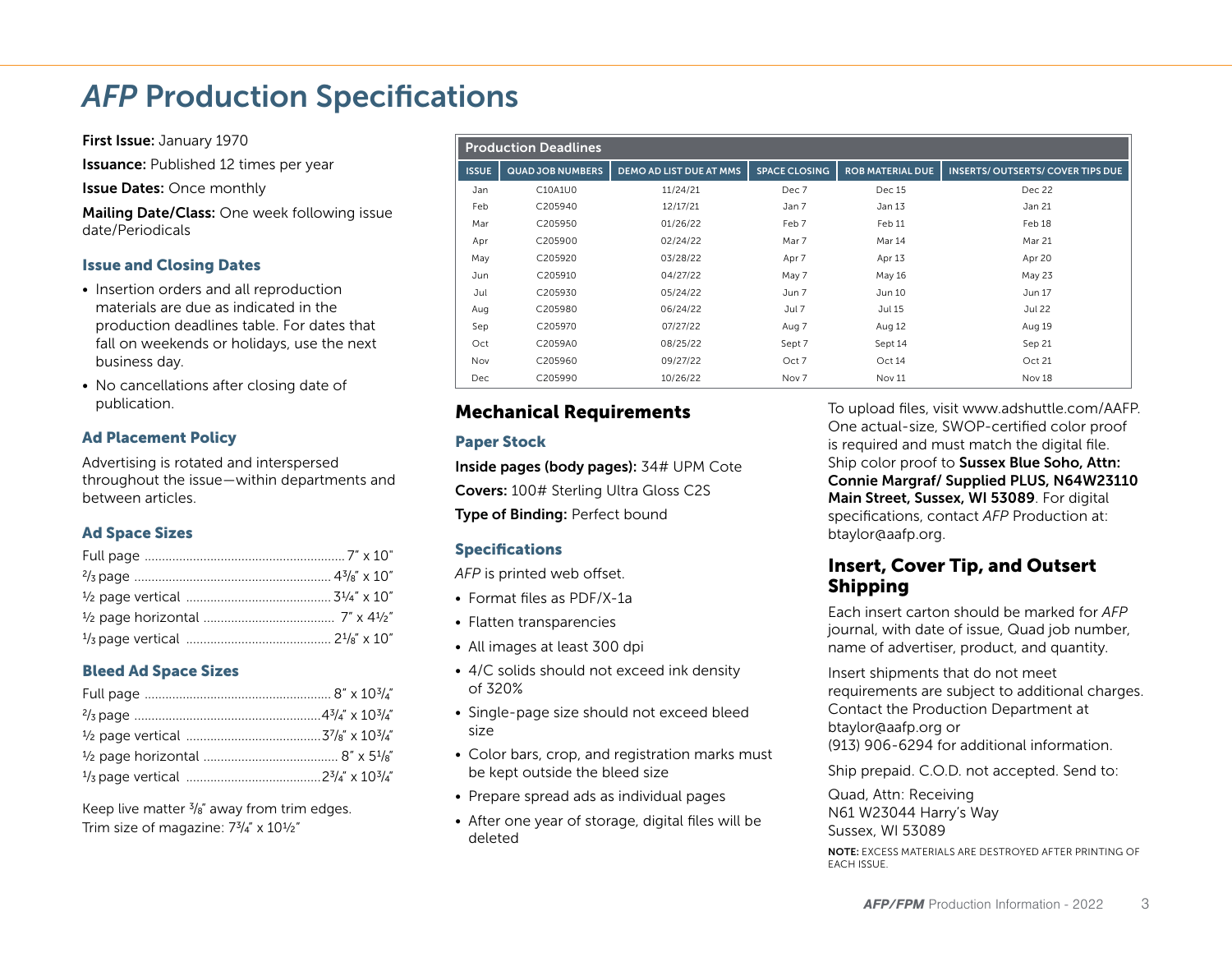# **FPM Production Specifications**

First Issue: October 1993

**Issuance:** Published six (6) times per year

**Issue Dates:** Bi-monthly as combined issues

Mailing Date/Class: Second week following issue date/Periodicals

| <b>Production Deadlines</b> |                                     |                                         |  |
|-----------------------------|-------------------------------------|-----------------------------------------|--|
| <b>ISSUE</b>                | <b>SPACE CLOSING</b><br><b>DATE</b> | <b>MATERIALS CLOSING</b><br><b>DATE</b> |  |
| Jan/Feb                     | Dec 1                               | Dec 8                                   |  |
| Mar/Apr                     | Feb 1                               | Feb 11                                  |  |
| May/Jun                     | April 1                             | April 13                                |  |
| Jul/Aug                     | June 1                              | June 13                                 |  |
| Sep/Oct                     | Aug 1                               | Aug 11                                  |  |
| Nov/Dec                     | Oct1                                | Oct 12                                  |  |

# Ad Space Sizes

## Ad Space Sizes

## Bleed Ad Space Sizes

Keep live matter  $\frac{3}{8}$ " away from trim edges. Trim size of magazine:  $7\frac{3}{4}$ " x  $10\frac{1}{2}$ "

# Issue and Closing Dates

- Insertion orders and all reproduction materials are due as indicated in production deadlines table. For dates that fall on weekends or holidays, use the next business day.
- No cancellations after closing date of publication.
- Send Insertion orders to your account manager or sjezzard@wiley.com

# Ad Placement Policy

Advertising is rotated and interspersed throughout the issue—within departments and between articles.

# Mechanical Requirements

# Paper Stock

Inside pages (body pages): 60# Covers: 80# Type of Binding: Perfect bound

## Specifications

File types accepted are PDF/X-1a or PDF.

Email files to btaylor@aafp.org.

- Format files as PDF/X-1a
- Flatten transparencies
- All images at least 300 dpi
- 4/C solids should not exceed ink density of 320%
- Single-page size should not exceed bleed size
- Color bars, crop, and registration marks must be kept outside the bleed size
- Prepare spread ads as individual pages
- After one year of storage, digital files will be deleted

One actual-size, SWOP-certified color proof is required and must match the digital file. Contact Bret Taylor at (913) 906-6294 or btaylor@aafp.org for additional specifications.

# Advertising Materials

Send PDFs to: btaylor@aafp.org and color proofs to:

*FPM* c/o American Academy of Family Physicians Bret Taylor 11400 Tomahawk Creek Parkway Leawood, KS 66211-2680

# Classified and Recruitment Advertising

Community Brands AAFP Classified Ad Sales Team (727) 497-6568 AAFP@communitybrands.com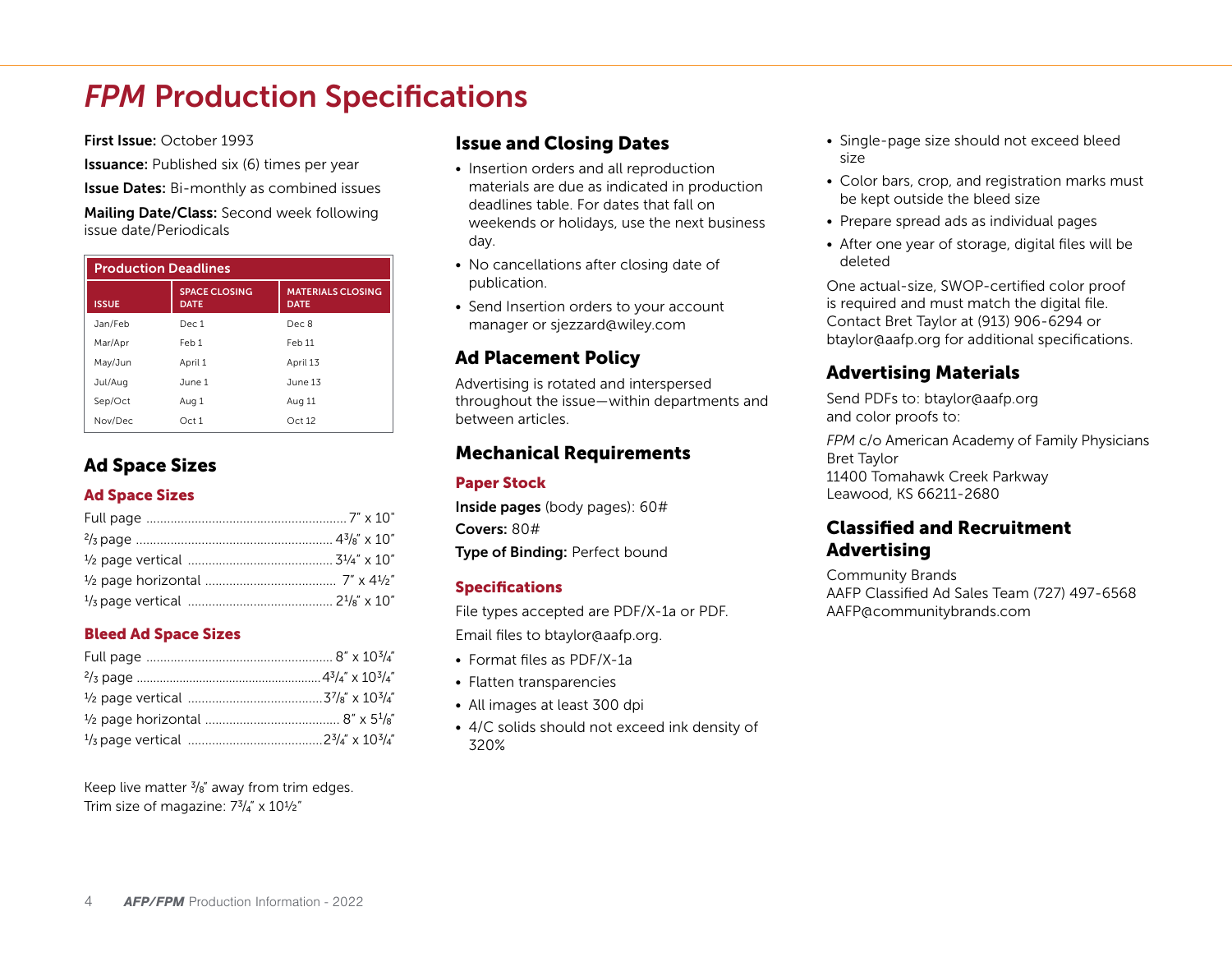# *AFP/FPM* Website and eTOC Advertising Specifications

| <b>CREATIVE UNIT</b><br><b>NAME</b>             | <b>INITIAL</b><br><b>DIMENSIONS</b><br>(WXH IN PIXELS)             | <b>MAXIMUM</b><br><b>EXPANDED</b><br><b>DIMENSIONS</b><br>(WXH IN PIXELS) | <b>MAX INITIAL</b><br><b>FILE LOAD</b><br>SIZE: | <b>HOST-INITIATED</b><br><b>SUBLOAD</b> | <b>ANIMATION/VIDEO GUIDELINES</b>                                                                                                                                                                                                                                                                                                                    | <b>Z-INDEX RANGES</b>                                                                                      | <b>UNIT-SPECIFIC NOTES</b>                                                                                                                                                                                                                         |
|-------------------------------------------------|--------------------------------------------------------------------|---------------------------------------------------------------------------|-------------------------------------------------|-----------------------------------------|------------------------------------------------------------------------------------------------------------------------------------------------------------------------------------------------------------------------------------------------------------------------------------------------------------------------------------------------------|------------------------------------------------------------------------------------------------------------|----------------------------------------------------------------------------------------------------------------------------------------------------------------------------------------------------------------------------------------------------|
| Expandable/<br>Retractable                      | 300x250<br>to 600x250, 300x600<br>to 600x600, 728x90<br>to 728x315 | Expansion must be<br>user-initiated                                       | 150 KB                                          | 300 KB                                  | Minimum 24 fps for video<br>15-sec max length (unlimited user-initiated);<br>1.1 MB additional file size allowed for host-initi-<br>ated video; unlimited size for user-initiated video)                                                                                                                                                             | 5.000 - 1.999.999<br>(for entire ad unit)                                                                  | Retract Feature = Either click to close/expand or enable<br>Mouse-Off Retraction                                                                                                                                                                   |
| Medium<br>Rectangle<br>(Non Expanding)          | 300x250                                                            | N/A                                                                       | 150 KB                                          | Not allowed for<br>this unit            | 15-sec max animation length; Max loop 3 times                                                                                                                                                                                                                                                                                                        | $0 - 4.999$                                                                                                | Ad unit content must be clearly distinguishable from nor-<br>mal webpage content (ad unit must have clearly defined<br>borders and not be confused with normal page content).                                                                      |
| Leaderboard<br>(Non Expanding)                  | 728x90                                                             | N/A                                                                       | 150 KB                                          | Not allowed for<br>this unit            | 15-sec max animation length; Max loop 3 times                                                                                                                                                                                                                                                                                                        | $0 - 4.999$                                                                                                | Ad unit content must be clearly distinguishable from nor-<br>mal webpage content (ad unit must have clearly defined<br>borders and not be confused with normal page content).                                                                      |
| Half Page<br>(Non Expanding)                    | 300x600                                                            | N/A                                                                       | 150 KB                                          | Not allowed for<br>this unit            | 15-sec max animation length; Max loop 3 times                                                                                                                                                                                                                                                                                                        | $0 - 4.999$                                                                                                | Ad unit content must be clearly distinguishable from nor-<br>mal webpage content (ad unit must have clearly defined<br>borders and not be confused with normal page content).                                                                      |
| Smartphone Static<br>Wide Banner                | 320x50                                                             | N/A                                                                       | <b>50 KB</b>                                    | Not allowed for<br>this unit            | 15-sec max animation length; Video not allowed<br>for this unit<br>See "In-Banner Video" & Rich Media units below<br>for video                                                                                                                                                                                                                       | $0 - 4,999$                                                                                                | Ad unit content must be clearly distinguishable from nor-<br>mal webpage content (ad unit must have clearly defined<br>borders and not be confused with normal page content).                                                                      |
| Between-the-<br>Page (a.k.a.<br>"Interstitial") | Variable                                                           | N/A                                                                       | 200 KB                                          | 300 KB                                  | 15-sec max animation length; Video not allowed<br>for this unit<br>See "In-Banner Video" & Rich Media units below<br>for video                                                                                                                                                                                                                       | N/A unless the ad covers<br>content on the target<br>page, then use<br>range for overlays:<br>$6,000,000+$ | Label = "Advertisement" Font = $8pt(11px)$ by 16pt<br>(21px); "Close" control provided by browser window if<br>ad displays in its own browser window. If overlaid on<br>target page, include "Close X" button. Font = 8pt (11px)<br>by 16pt (21px) |
| eTOC/Newsletter                                 | 300x250                                                            | N/A                                                                       | N/A                                             |                                         | 130 characters<br>Maximum looping (animation): 3 loops<br>Maximum file size and required format:<br>200 kb; GIF<br>Animated GIF files are accepted. In certain<br>email applications, only a static image of the<br>first frame of the animation will appear. Please<br>ensure any branding and important information<br>appears in the first frame. |                                                                                                            | Static Gif or JPEG<br>Flash and rich media are not supported.<br>Third party <noscript> tags are accepted if they render<br/>the actual GIF image and URL landing page. Tags<br/>rendering at 1 ppi are not accepted.</noscript>                   |
| eTOC/Newsletter                                 | Inline Text                                                        | N/A                                                                       | N/A                                             |                                         | Headline 50 characters, body copy 300 charac-<br>ters. Up to 2 URL links allowed                                                                                                                                                                                                                                                                     |                                                                                                            |                                                                                                                                                                                                                                                    |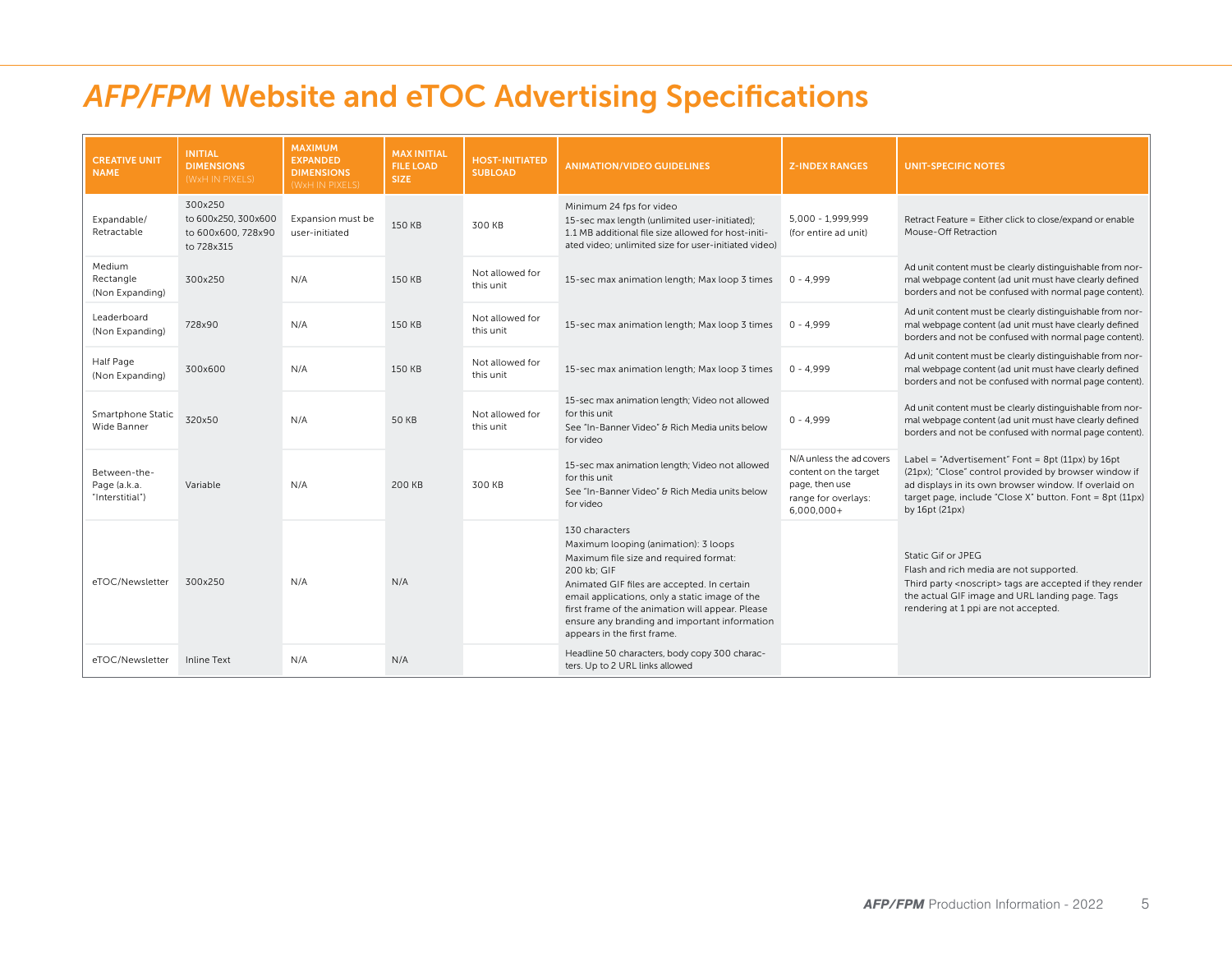# *AFP/FPM* eTOC/eNewsletter Production Deadlines

# *AFP* eTOC/eNewsletter Production Deadlines

| <b>ISSUE</b>      | <b>AD SPACE CLOSING</b> | AD MATERIAL DUE | <b>AFP ETOC/ENEWSLETTER</b><br><b>DELIVERY DATE</b> |
|-------------------|-------------------------|-----------------|-----------------------------------------------------|
| Jan - eNewsletter | 12/10/21                | 12/15/21        | 01/03/22                                            |
| Jan - eTOC        | 01/03/22                | 01/06/22        | 01/18/22                                            |
| Feb - eNewsletter | 01/18/22                | 01/21/22        | 02/01/22                                            |
| Feb - eTOC        | 02/02/22                | 02/07/22        | 02/16/22                                            |
| Mar - eNewsletter | 02/15/22                | 02/18/22        | 03/01/22                                            |
| Mar - eTOC        | 03/02/22                | 03/07/22        | 03/16/22                                            |
| Apr - eNewsletter | 03/18/22                | 03/23/22        | 04/01/22                                            |
| Apr - eTOC        | 04/04/22                | 04/07/22        | 04/18/22                                            |
| May - eNewsletter | 04/18/22                | 04/21/22        | 05/02/22                                            |
| May - eTOC        | 05/02/22                | 05/05/22        | 05/16/22                                            |
| Jun - eNewsletter | 05/17/22                | 05/20/22        | 06/01/22                                            |
| Jun - eTOC        | 06/02/22                | 06/07/22        | 06/16/22                                            |
| Jul - eNewsletter | 06/17/22                | 06/22/22        | 07/01/22                                            |
| Jul - eTOC        | 07/01/22                | 07/07/22        | 07/18/22                                            |
| Aug - eNewsletter | 07/15/22                | 07/20/22        | 07/29/22                                            |
| Aug - eTOC        | 08/02/22                | 08/05/22        | 08/16/22                                            |
| Sep - eNewsletter | 08/18/22                | 08/23/22        | 09/01/22                                            |
| Sep - eTOC        | 09/01/22                | 09/07/22        | 09/16/22                                            |
| Oct - eNewsletter | 09/19/22                | 09/22/22        | 10/03/22                                            |
| Oct - eTOC        | 10/03/22                | 10/06/22        | 10/17/22                                            |
| Nov - eNewsletter | 10/14/22                | 10/19/22        | 10/28/22                                            |
| Nov - eTOC        | 11/02/22                | 11/07/22        | 11/16/22                                            |
| Dec - eNewsletter | 11/15/22                | 11/18/22        | 12/01/22                                            |
| Dec - eTOC        | 12/02/22                | 12/07/22        | 12/16/22                                            |

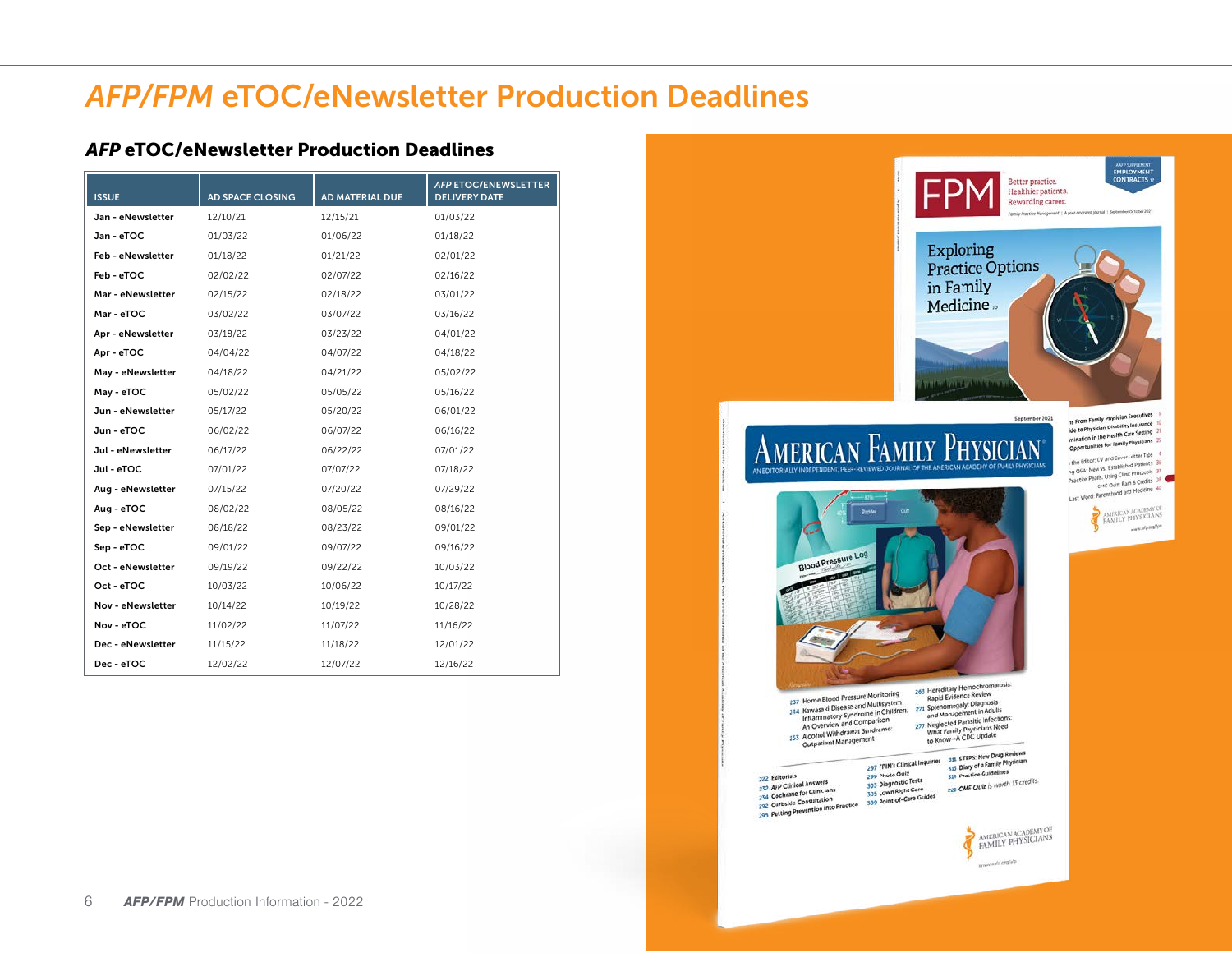# *FPM* eTOCs/eNewsletters Production Deadlines

| <b>ISSUE</b>         | <b>AD SPACE CLOSING</b> | <b>AD MATERIAL DUE</b> | <b>ETOC/ ENEWSLETTER</b><br><b>DELIVERY DATE</b> |
|----------------------|-------------------------|------------------------|--------------------------------------------------|
| Jan/Feb Issue - eTOC | 12/21/21                | 01/03/22               | 01/12/22                                         |
| Jan - eNewsletter 1  | 01/04/22                | 01/07/22               | 01/19/22                                         |
| Jan - eNewsletter 2  | 01/11/22                | 01/14/22               | 01/26/22                                         |
| Feb - eNewsletter 1  | 01/19/22                | 01/24/22               | 02/02/22                                         |
| Feb - eNewsletter 2  | 01/26/22                | 01/31/22               | 02/09/22                                         |
| Feb - eNewsletter 3  | 02/03/22                | 02/08/22               | 02/17/22                                         |
| Feb - eNewsletter 4  | 02/09/22                | 02/14/22               | 02/23/22                                         |
| Mar - eNewsletter 1  | 02/16/22                | 02/21/22               | 03/02/22                                         |
| Mar/Apr Issue - eTOC | 03/03/22                | 03/08/22               | 03/17/22                                         |
| Mar - eNewsletter 2  | 03/09/22                | 03/14/22               | 03/23/22                                         |
| Mar - eNewsletter 3  | 03/16/22                | 03/21/22               | 03/30/22                                         |
| Apr - eNewsletter 1  | 03/23/22                | 03/28/22               | 04/06/22                                         |
| Apr - eNewsletter 2  | 03/30/22                | 04/04/22               | 04/13/22                                         |
| Apr - eNewsletter 3  | 04/06/22                | 04/11/22               | 04/20/22                                         |
| Apr - eNewsletter 4  | 04/13/22                | 04/18/22               | 04/27/22                                         |
| May - eNewsletter 1  | 04/20/22                | 04/25/22               | 05/04/22                                         |
| May/Jun Issue - eTOC | 04/27/22                | 05/02/22               | 05/11/22                                         |
| May - eNewsletter 2  | 05/04/22                | 05/09/22               | 05/18/22                                         |
| May - eNewsletter 3  | 05/11/22                | 05/16/22               | 05/25/22                                         |
| Jun - eNewsletter 1  | 05/18/22                | 05/23/22               | 06/02/22                                         |
| Jun - eNewsletter 2  | 05/24/22                | 05/27/22               | 06/08/22                                         |
| Jun - eNewsletter 3  | 06/01/22                | 06/06/22               | 06/15/22                                         |
| Jun - eNewsletter 4  | 06/08/22                | 06/13/22               | 06/22/22                                         |
| Jun - eNewsletter 5  | 06/15/22                | 06/20/22               | 06/29/22                                         |

| <b>ISSUE</b>         | <b>AD SPACE CLOSING</b> | AD MATERIAL DUE | <b>ETOC/ENEWSLETTER</b><br><b>DELIVERY DATE</b> |
|----------------------|-------------------------|-----------------|-------------------------------------------------|
| Jul/Aug Issue - eTOC | 06/28/22                | 07/01/22        | 07/13/22                                        |
| Jul - eNewsletter 1  | 07/06/22                | 07/11/22        | 07/20/22                                        |
| Jul - eNewsletter 2  | 07/13/22                | 07/18/22        | 07/27/22                                        |
| Aug - eNewsletter 1  | 07/20/22                | 07/25/22        | 08/03/22                                        |
| Aug - eNewsletter 2  | 07/27/22                | 08/01/22        | 08/10/22                                        |
| Aug - eNewsletter 3  | 08/03/22                | 08/08/22        | 08/17/22                                        |
| Aug - eNewsletter 4  | 08/10/22                | 08/15/22        | 08/24/22                                        |
| Aug - eNewsletter 5  | 08/17/22                | 08/22/22        | 08/31/22                                        |
| Sep/Oct Issue - eTOC | 08/30/22                | 09/02/22        | 09/14/22                                        |
| Sep - eNewsletter 1  | 09/07/22                | 09/12/22        | 09/21/22                                        |
| Sep - eNewsletter 2  | 09/14/22                | 09/19/22        | 09/28/22                                        |
| Oct - eNewsletter 1  | 09/21/22                | 09/26/22        | 10/05/22                                        |
| Oct - eNewsletter 2  | 09/28/22                | 10/03/22        | 10/12/22                                        |
| Oct - eNewsletter 3  | 10/05/22                | 10/10/22        | 10/19/22                                        |
| Oct - eNewsletter 4  | 10/12/22                | 10/17/22        | 10/26/22                                        |
| Nov - eNewsletter 1  | 10/19/22                | 10/24/22        | 11/02/22                                        |
| Nov/Dec Issue - eTOC | 11/03/22                | 11/08/22        | 11/17/22                                        |
| Nov - eNewsletter 2  | 11/14/22                | 11/17/22        | 11/30/22                                        |
| Dec - eNewsletter 1  | 11/21/22                | 11/28/22        | 12/07/22                                        |
| Dec - eNewsletter 2  | 11/30/22                | 12/05/22        | 12/14/22                                        |
| Dec - eNewsletter 3  | 12/07/22                | 12/12/22        | 12/21/22                                        |